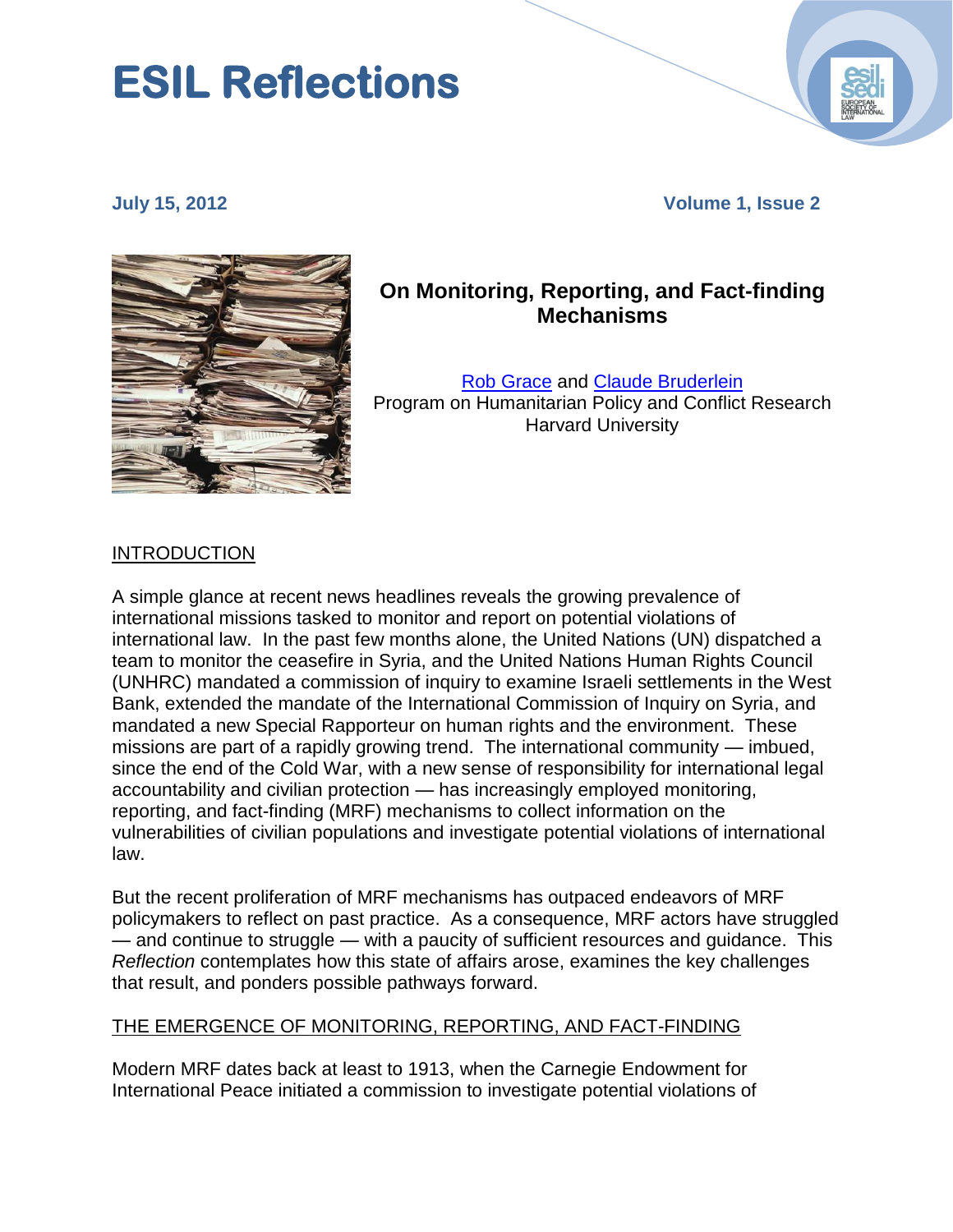international law committed during the Second Balkan War.<sup>1</sup> In subsequent decades, various MRF initiatives arose under the rubric of the League of Nations, and in the post-World War II era, from various mandating bodies, including the United Nations Security Council (UNSC), the UNHRC, the European Union (EU), and the Arab League. MRF, lacking a centralized mandating body, arose from different institutional sources and developed in an ad hoc manner.

As a result, the MRF community — a diverse array of political actors (such as government mandators and donors) and practitioners (such as commissioners, investigators, legal experts, and interpreters) — has become locked in a conundrum. On the one hand, the multiplicity of MRF mandating bodies — including international, regional, and national entities — is beneficial, providing political actors with various venues for reaching consensuses around initiating MRF mechanisms. On the other hand, institutional barriers have fragmented the MRF community, hindering the development of adequate guidelines, training opportunities, and rosters of qualified and available MRF leaders and investigators. Hence, though different individuals engaged in engineering and implementing MRF mechanisms face distinct challenges — for example, the challenges of political actors aiming to create an MRF mission differ from those of investigators engaged in technical data gathering and analysis — the MRF community is united by a need for increased guidance and understanding of how MRF mechanisms function.

#### KEY CHALLENGES

More robust guidance could mitigate numerous challenges that MRF actors have faced. In particular, MRF mandate drafters have sometimes unknowingly crafted mandates that have led to ineffective implementation. For example, the mandate for the Commission of Inquiry on Lebanon, authorized by the UNHRC after the 2006 Lebanon War, included an investigation of the military activities of Israel but not Hezbollah. In the final report, the mission's commissioners critiqued the one-sided mandate, writing, "[A]ny independent, impartial and objective investigation into a particular conduct during the course of hostilities must of necessity be with reference to all the belligerents involved."<sup>2</sup> But, as the report continues, an investigation of Hezbollah "would exceed the Commission's interpretative function and would  $(...)$  usurp the Council's powers."<sup>3</sup> The mission's restrictive mandate, as the commissioners suggest, inherently prevented a comprehensive investigation.

Similarly, investigators lacking proper procedural guidance can unknowingly undermine their own MRF efforts. MRF practitioners largely agree that a bedrock principle of investigation methodology should be to 'do no harm' to witnesses and victims.

 $\overline{a}$ <sup>1</sup> For the full report, see Carnegie Endowment for International Peace, "Report of the International Commission to Inquire into the Causes and Conduct of the Balkan Wars," 1914, available at http://archive.org/stream/reportofinternat00inteuoft#page/n0/mode/2up

 $2$  "Report of the Commission of Inquiry on Lebanon pursuant to Human Rights Council resolution S-2/1," A/HRC/3/2, p. 3.<br><sup>3</sup> Ibid.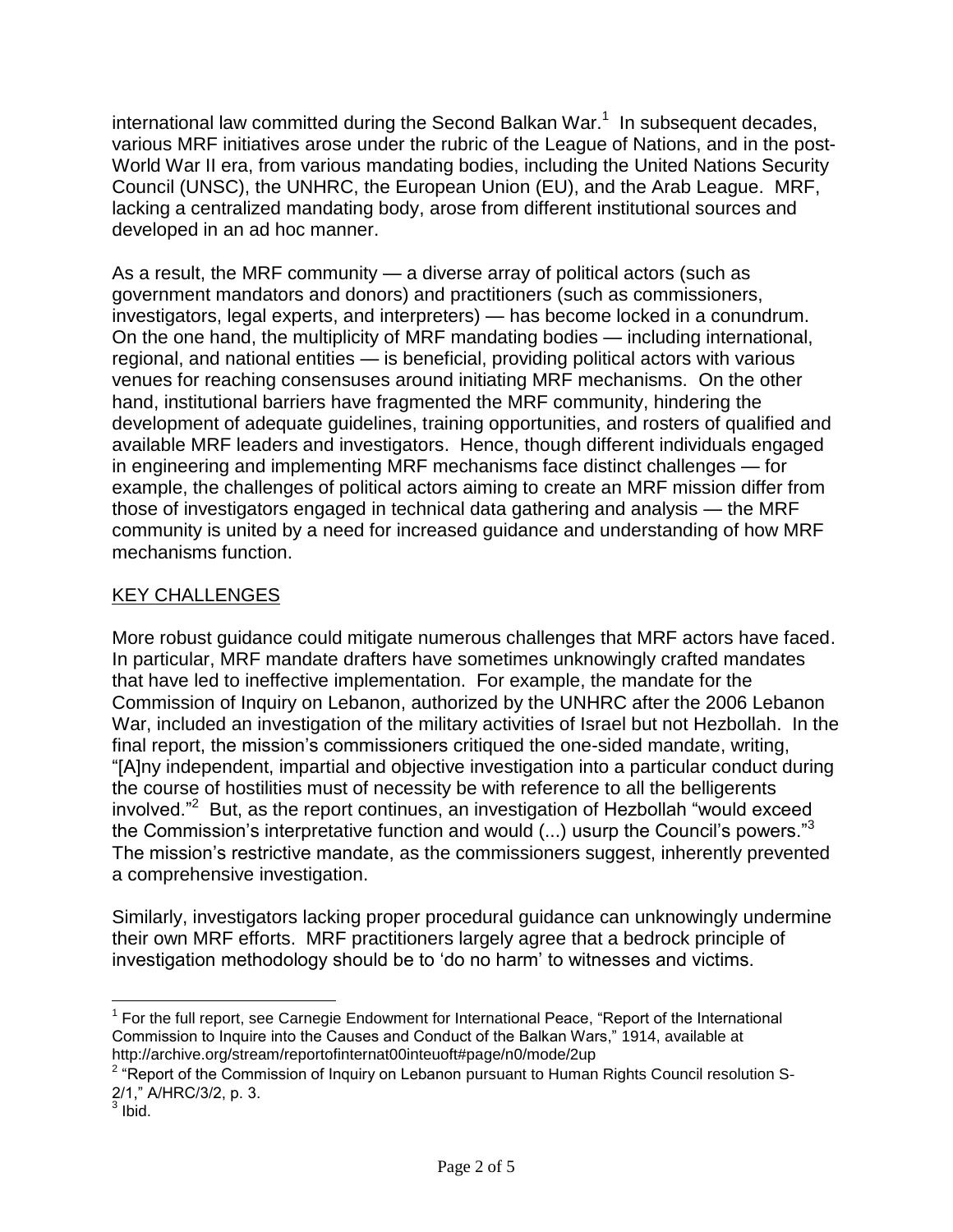Adherence to this dictum entails taking caution in selecting interviewees, because interviewing a victim who has already been contacted by other organizations increases the risk that, through repeatedly telling the story of the alleged crime, the victim might be retraumatized.<sup>4</sup> Additionally, procedures for protecting the identities of individuals who cooperate with MRF missions are necessary to guard interviewees from possible reprisal attacks. In the absence of such procedures, an MRF mission might inadvertently wind up causing harm — psychological or physical — to the very people the mission is designed to help.

Additional investigation methodology dilemmas arise from the quasi-judicial nature of MRF mechanisms. While criminal courts and tribunals use the evidentiary standard of "proof of facts beyond a reasonable doubt," MRF missions use less strict standards, such as the "balance of probabilities," which entails, as one writer states, "comparing information that confirms a fact or violation with information that questions it."<sup>5</sup> But how can MRF actors determine the most appropriate standard of proof, systematize the process of comparing conflicting information, and articulate these procedures in MRF reports? MRF actors — operating under mission-specific methodologies, and sometimes with no explicit methodology at all — often struggle with addressing these questions.

#### GUIDING PRINCIPLES

 $\overline{a}$ 

But as the general acceptance of the 'do no harm' principle suggests, there is a baseline vision of ideal MRF practices around which MRF practitioners have coalesced. Overall, MRF practitioners tend to express the importance to MRF missions of three guiding principles: neutrality, impartiality, and independence. Neutrality requires MRF missions to refrain from taking sides on issues related to the relevant political conflicts. Impartiality entails maintaining an objective methodology in the implementation of an MRF mechanism, particularly in terms of gathering evidence from multiple sources. Independence implies operating without interference from outside entities, such as host states, opposition forces, and donors.

These guiding principles aim to insulate an MRF mission's implementation phase — in which investigators undertake technical data gathering and analysis — from the initial mandate-drafting phase — in which political actors agree to create an MRF mission and decide on the mission's broad contours. By compartmentalizing a mission's technical and political aspects, MRF actors can increase the chances of leading an objective, accurate data gathering process that is likely to be perceived by relevant actors as legitimate.

But MRF practitioners have struggled to operationalize these guiding principles since the beginning of modern MRF history. In 1914, the Government of Greece harshly criticized the Carnegie Endowment's 1913 Balkan mission for failing to collect and

<sup>&</sup>lt;sup>4</sup> Theo Boutruche, "Credible Fact-Finding and Allegations of International Humanitarian Law Violations: Challenges in Theory and Practice," 16 *Journal of Conflict and Security Law* No. 1, 120 (2011).<br><sup>5</sup> Ibid., p. 113.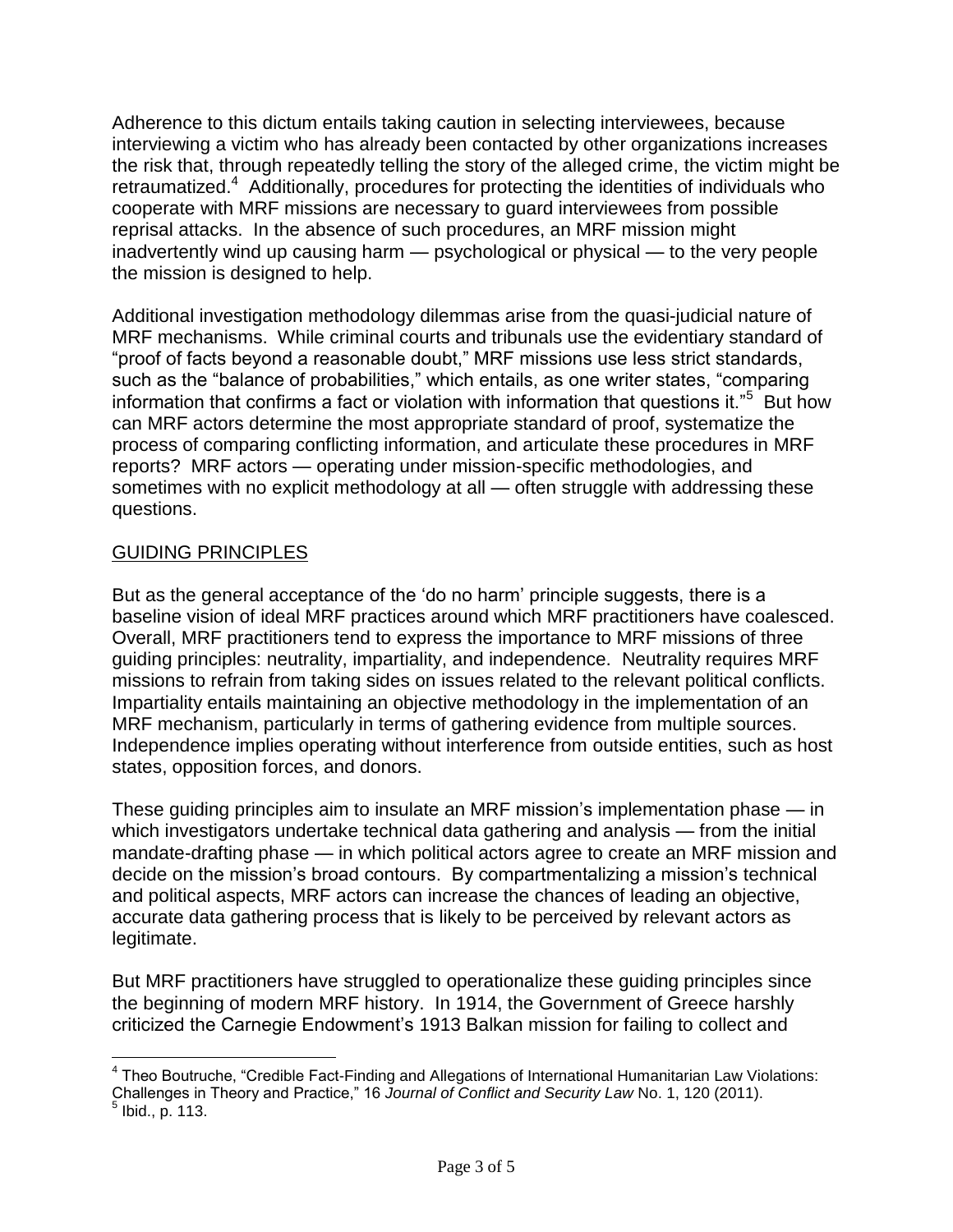analyze information in an impartial manner.<sup>6</sup> And almost a century later, contemporary MRF missions often evoke similar responses. For example, critics of the United Nations Fact-finding Mission on the Gaza Conflict (commonly known as the Goldstone Commission) have argued that the one-sided nature of the mission's original mandate, the composition of the mission, and the commissioners' legal analysis reflect bias and delegitimize the mission's conclusions.

### THE PATH FORWARD

So how might the MRF community rise above its current fragmented state and work to surmount these challenges? First, more research is necessary. Though many MRF actors have written about challenges encountered on particular MRF missions,<sup>8</sup> little comparative analysis of MRF mechanisms exists. A holistic examination of the world of MRF that draws connections between different MRF mechanism types would help MRF actors better understand the common dilemmas that past MRF actors have faced.

Second, MRF actors would benefit from authoritative methodological standards. The Office of the High Commissioner for Human Rights (OHCHR) has a methodology unit that periodically assesses experiences of past missions, but OHCHR has not made the resulting guidelines public. A process that draws on OHCHR's experience and focuses specifically on developing standards for MRF actors operating at regional and national levels — a bourgeoning trend, as evidenced, for example, by the Arab League monitoring mission in Syria and the Bahrain Independent Commission of Inquiry, both implemented in response to Arab Spring uprisings — could bolster the effectiveness of the MRF community as a whole. Providing technical implementers with comprehensive guidance on interpreting mandates, establishing investigation methodologies, and making staffing decisions could build on MRF's guiding principles to help ensure that political considerations do not unnecessarily affect these technical decisions.

Third, building a community of practice would help MRF practitioners continue to develop their professional skills. Currently, MRF actors lack a forum to share information with one another, and — though organizations such as the International Institute for Criminal Investigations and Justice Rapid Response are committed to training investigators — no training opportunities exist for MRF actors operating on the

 $\overline{a}$ <sup>6</sup> "Greeks Denounce Carnegie Board," The New York Times, June 8, 1914 (http://query.nytimes.com/ mem/archive-.‑‑free/pdf?res=F00610F73C5412738DDDA10894DE405B848DF1D3).

 $7$  See, for example, "MFA briefing to the foreign press on the Goldstone Report," October 1, 2009, available at

http://www.mfa.gov.il/MFA/Government/Speeches+by+Israeli+leaders/2009/MFA\_briefing\_foreign\_press Goldstone\_Report\_1-Oct-2009.htm; and Robert O. Freedman, "A Biased War Report: U.N. Human rights Council's Gaza Study Was Destined To Unfairly Criticize Israel," The Baltimore Sun, October 20, 2009 (http://articles.baltimoresun.com/2009-10-20/news/0910190045\_1\_human-rights-council-israel-andhamas-bias).

 $^8$  See, for example, Michael P. Scharf, "Cherif Bassiouni and the 780 Commission: The Gateway to the Era of Accountability," An Occasional Paper of the Frederick K. Cox International Law Center, 2006; and Arthur Lenk, "Fact-Finding as a Peace Negotiation Tool – The Mitchell Report and the Israeli-Palestinian Peace Process," 24 *Loyola Los Angeles International & Comparative Law Review* Rev. 289 (2002).